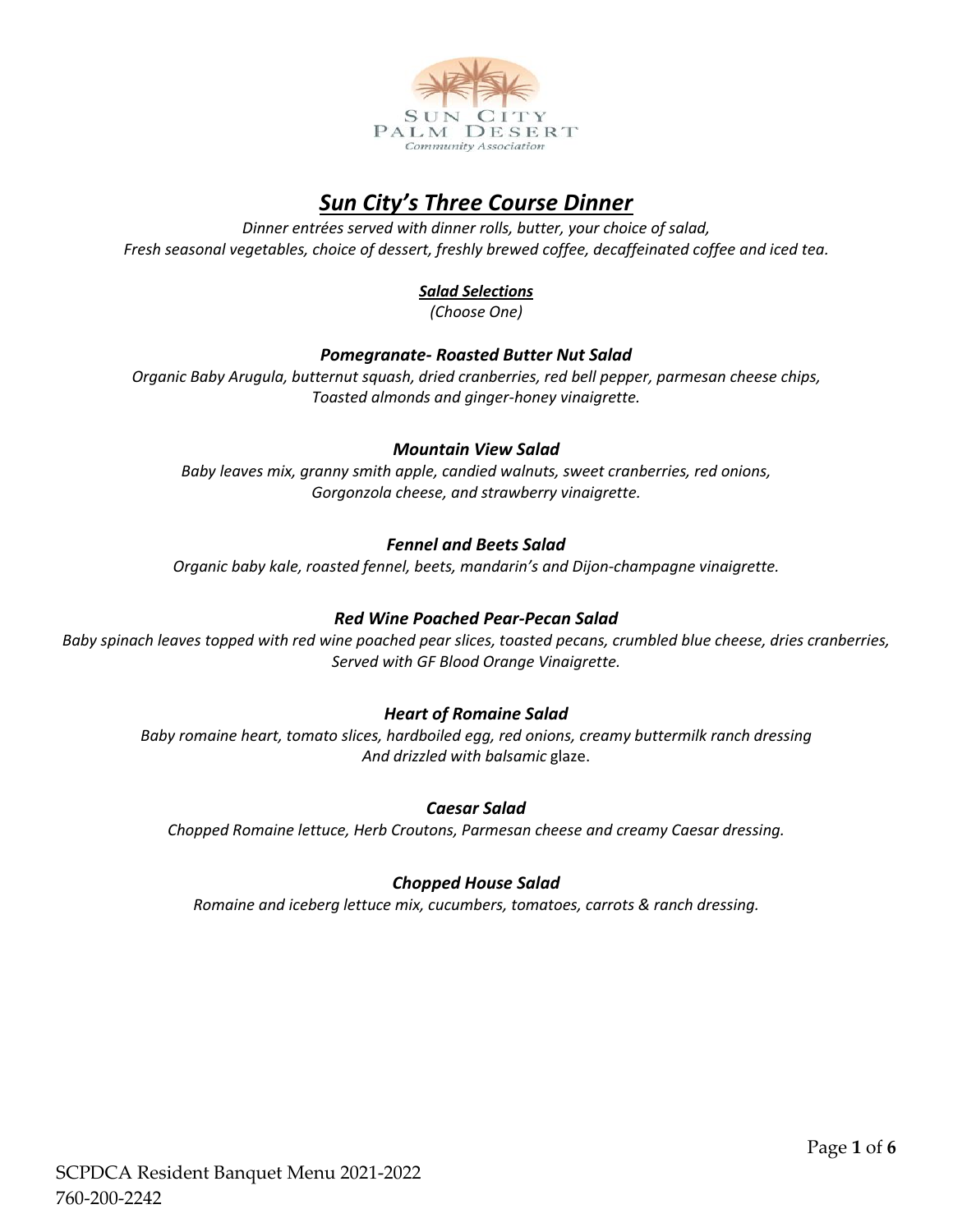

# *Sun City's Three Course Dinner*

*Dinner entrées are served with dinner rolls, butter, your choice of salad, Choice of dessert, freshly brewed coffee, decaffeinated coffee and iced tea.*

# *Chicken Entrées*

#### *Chicken Marsala*

*Chicken breast, garlic, mushrooms, tomato, Marsala wine sauce, rice pilaf and sautéed squash. \$32.88 Inclusive Per Person*

#### *Lemon-Herb Chicken*

*Grilled marinated chicken breast, wild rice pilaf, broccoli with garlic butter, And lemon-herb cream sauce. \$32.88 Inclusive Per Person*

#### *Oven Baked Chicken Parmigiana*

*Parmesan crusted chicken breast, provolone cheese, Capellini pasta, Steamed broccolini and smothered with a rich and chunky plum tomato-basil sauce. \$34.15 Inclusive Per Person*

#### *Manchego Chicken*

*Pan seared chicken breast, topped with creamy Manchego-cranberry sauce, Served with wild rice pilaf and grilled fresh seasonal vegetables. \$34.33 Inclusive Per Person*

# *Stuffed Chicken Florentine*

*Roasted Chicken breast filled with sautéed spinach, cremini mushrooms, provolone cheese, roasted garlic-mashed potatoes, fresh seasonal vegetables and sundried tomato cream sauce. \$34.69 Inclusive Per Person*

#### *Chicken Cordon Blue*

*Stuffed and breaded chicken breast with ham, swiss cheese, served with White wine cream sauce and haricot verts. \$35.78 Inclusive Per Person*

#### *Grilled Chicken with Wild Mushroom Demi-Glace*

*Chicken marinated with fresh herbs, olive oil, grilled, topped with wild mushrooms-demi-glace, Served with Three cheese scalloped potatoes and pan roasted purple cauliflower. 35.42 Inclusive Per Person*

#### *Chicken Wellington*

*Baked Chicken breast in a puff pastry with mushroom duxelle, served with bordelaise sauce, Asiago cheese risotto and pan roasted squash with red bell peppers. \$37.42 Inclusive Per Person*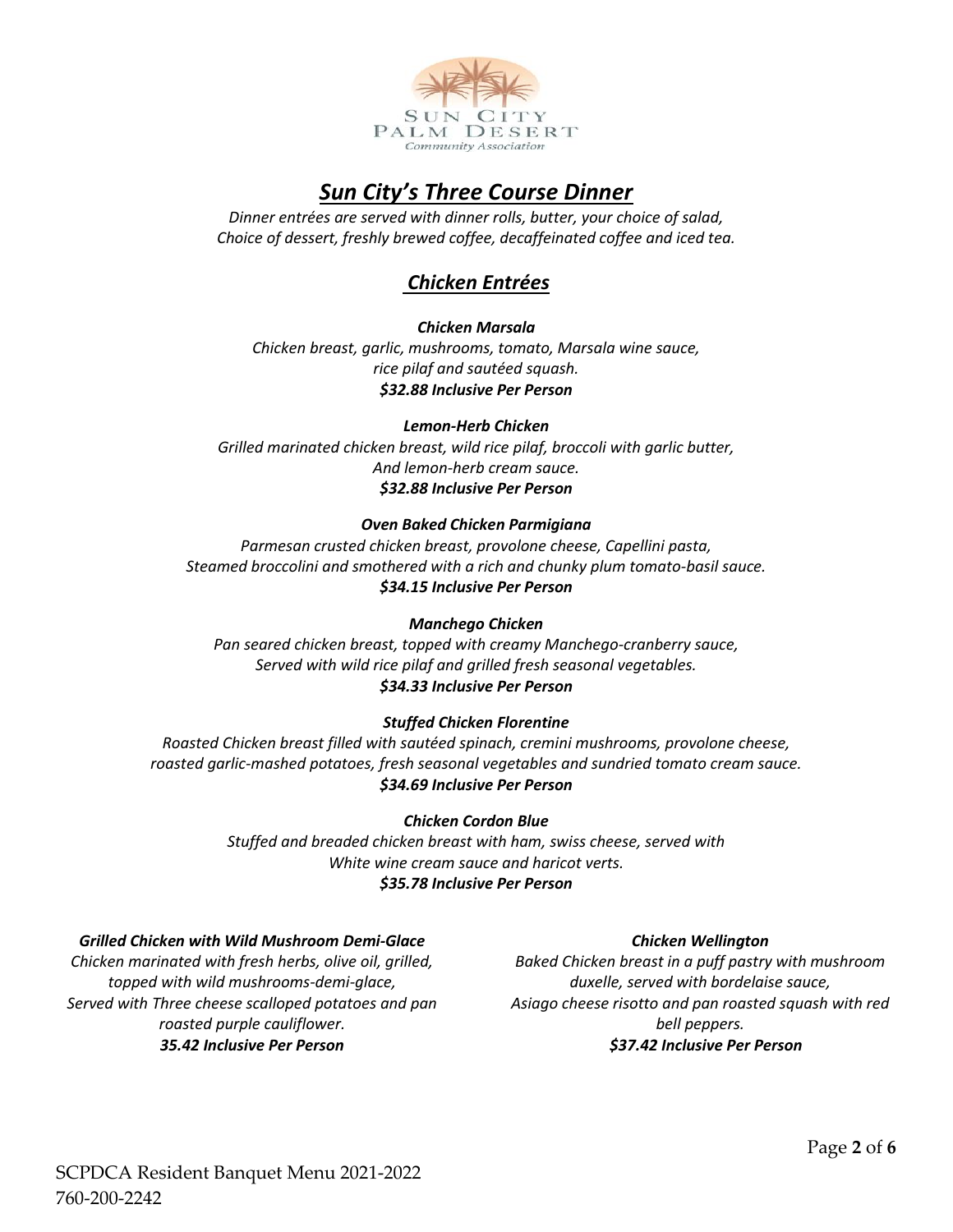

# *Beef & Pork Entrées*

*Dinner entrées are served with dinner rolls, butter, your choice of salad, Choice of dessert, freshly brewed coffee, decaffeinated coffee and iced tea.*

*BBQ Baby Back Pork Ribs Served with garlic mashed potatoes, baked beans and butter corn. \$37.78 Inclusive Per Person*

## *Yankee Pot Roast*

*Braised beef roast slow roasted in a rich red wine reduction accented with Fresh baby carrots, pearl onions and red skin potatoes. \$36.15 Inclusive Per Person*

#### *Herb Crusted Tri Tips*

*8 oz, roasted tri tips, served with garlic-mashed potatoes and fresh seasonal vegetables. \$39.78 Inclusive Per Person*

## *Braised Boneless Beef Short Ribs*

Fork tender beef short ribs are slow braised with fresh rosemary and smothered with a rich tomato and Chianti sauce, *Served with Double baked potato and fresh seasonal vegetables. \$39.78 Inclusive Per Person*

#### *New York Sirloin Roast*

*Strip loin of beef rubbed with garlic, fresh herbs and seasonings, oven roasted, Topped with bordelaise sauce, served with three cheese scalloped potatoes and fresh seasonal vegetables. \$47.41 Inclusive Per Person*

#### *Petite Filet Mignon Poivre*

*5 oz. choice beef tenderloin, herb seasoned grilled, topped with melted blue cheese and green peppercorn-cognac demi, Served with red skin potato and garlic mash, and fresh seasonal vegetables. \$46.32 Inclusive Per Person*

#### *Grilled Rib Eye Steak*

*10 oz. Choice rib eye, served with double baked potato, fresh seasonal vegetables. \$46.86 Inclusive Per Person*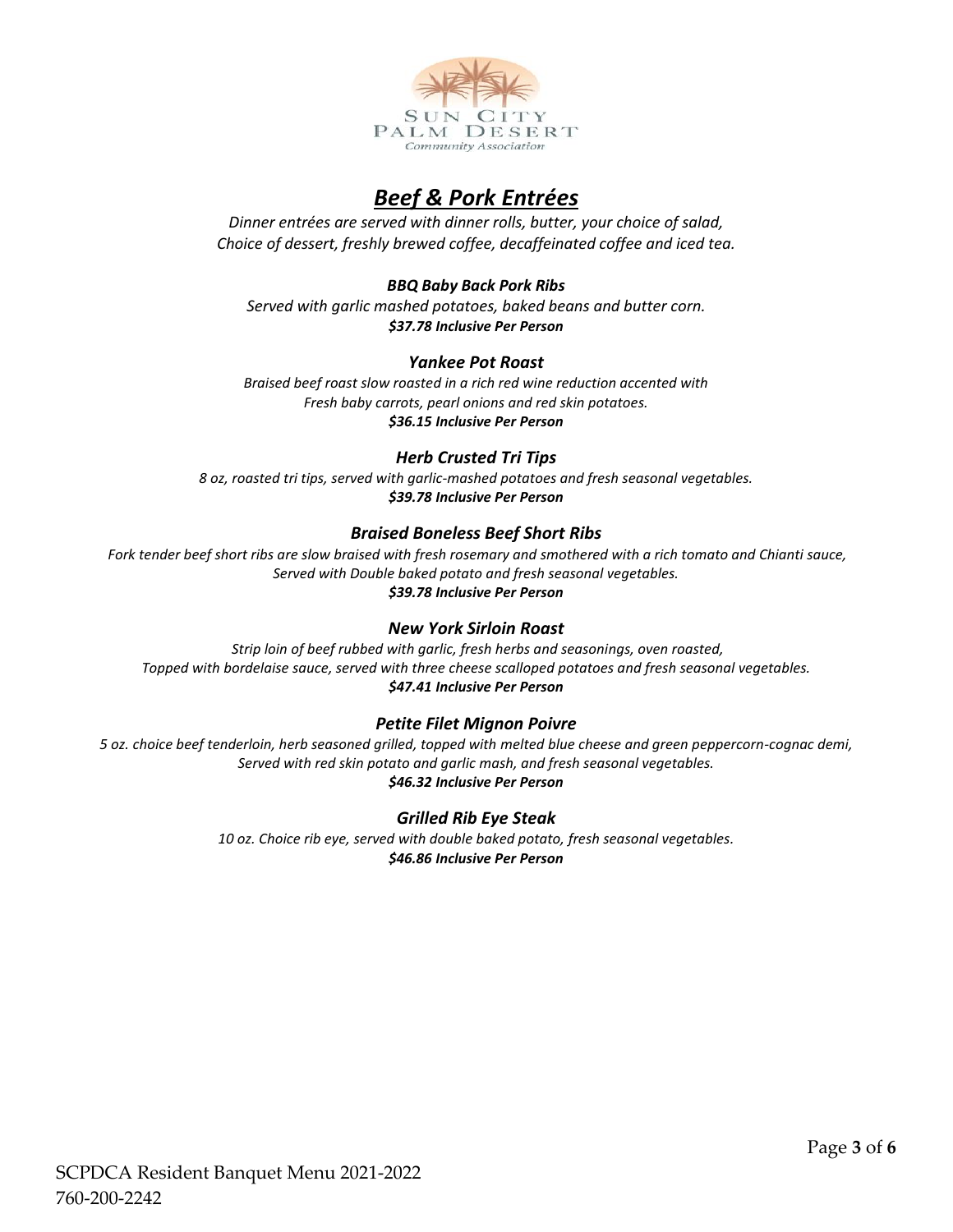

# *Other Entrées*

*Dinner entrées are served with dinner rolls, butter, your choice of salad, Choice of dessert, freshly brewed coffee, decaffeinated coffee and iced tea.*

## *Citrus Infused Shrimp Skewers*

*Skewered large shrimp with oranges, lemon, onions, cherry tomatoes, served over Jasmine coconut rice, sautéed broccolini with garlic butter and sweet honey-soy glaze. \$39.05 Inclusive Per Person* 

#### *Citrus Miso-Soy Grilled Atlantic Salmon*

*6 oz Salmon fillet, pineapple relish, Served with coconut jasmine rice and sautéed green beans with bell peppers. \$39.05 Inclusive Per Person*

#### *Crab Cake & Steak*

*3 oz. Grilled filet mignon: Green peppercorn sauce 3 oz. Crab Cake: Dijon cream sauce Served with roasted fingerling potatoes, Baby spinach and mushrooms. \$ 42.87 Inclusive Per Person*

#### *Surf & Turf*

*3 oz. filet mignon medallion: Blue cheese cream sauce 3 jumbo shrimp: Saffron cream sauce Served with Yukon potato mash and fresh seasonal vegetables. \$41.78 Inclusive Per Person*

#### *Trio Medallions*

*3 oz. filet of beef, pork tenderloin, chicken breast, Béarnaise sauce, Dijon cream sauce and Marsala sauce, Wild rice pilaf and fresh seasonal vegetables. \$37.42 Inclusive Per Person*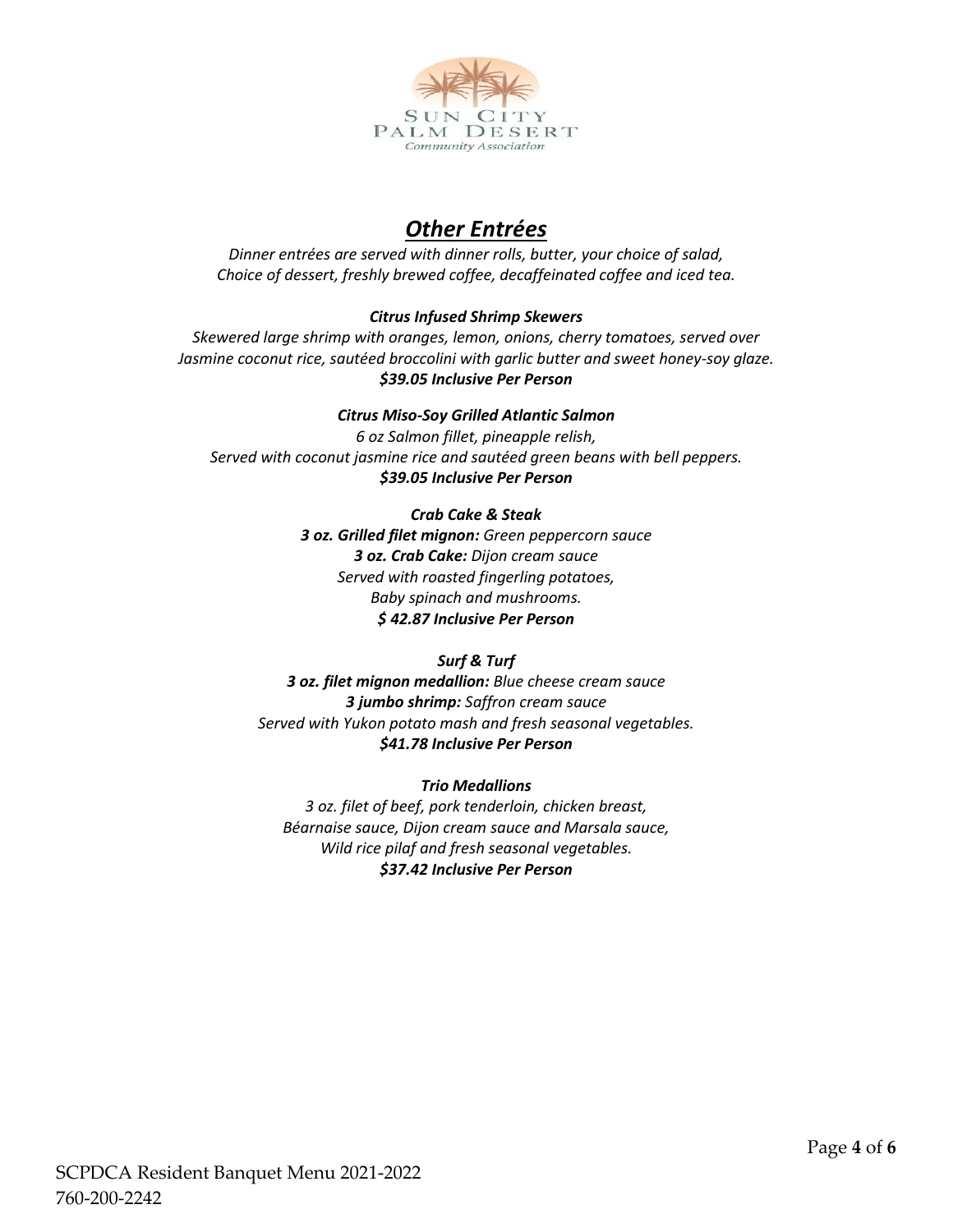

# *Dinner Buffet Menus*

#### *Custom buffet menus also available; please see the Catering Manager for pricing and details Buffets are served with freshly brewed coffee, decaffeinated coffee and iced tea*

# *Fried Chicken Buffet*

*House Green Salad Herb croutons, tomatoes, cucumbers, Italian and ranch dressing Cole slaw and traditional potato salad Fried chicken (2 pcs) Mashed potatoes and gravy Sweet corn and green peas Buttermilk biscuits Choice of Served Dessert \$29.06 Inclusive Per person*

## *Southwest Fajitas Dinner Buffet*

*Chopped romaine hearts, cotija cheese, corn tortilla strips, chopped tomatoes and chipotle ranch*

#### *Coachella Valley Salad*

*Roasted corn, cactus, poblano chiles, red bell peppers, Red onions, black beans and cilantro-lime vinaigrette.*

*Marinated steak and chicken fajitas*

*Refried beans and Mexican Rice*

*flour tortillas, colored tortilla chips, limes, Pico de Gallo, salsa Fresca, Shredded cheese, guacamole and sour cream. Choice of served dessert*

#### *\$ 35.06 Inclusive Per Person*

#### *Italian Dinner Buffet*

*Caesar Salad Chopped romaine hearts, parmesan cheese, herb croutons and creamy Caesar dressing. Antipasto Display*

*Grilled eggplant, bell peppers, zucchinis, marinated cherry tomatoes, olives, pepperoncini's, Salami, ham, provolone cheese, drizzled with virgin olive oil Chicken Breast Parmigiana Baked Mostaccioli Lasagna Bolognese Sautéed squash with garlic and mushrooms House baked cheese-garlic bread*

#### *Choice of served dessert*

#### *\$36.33 Inclusive per person*